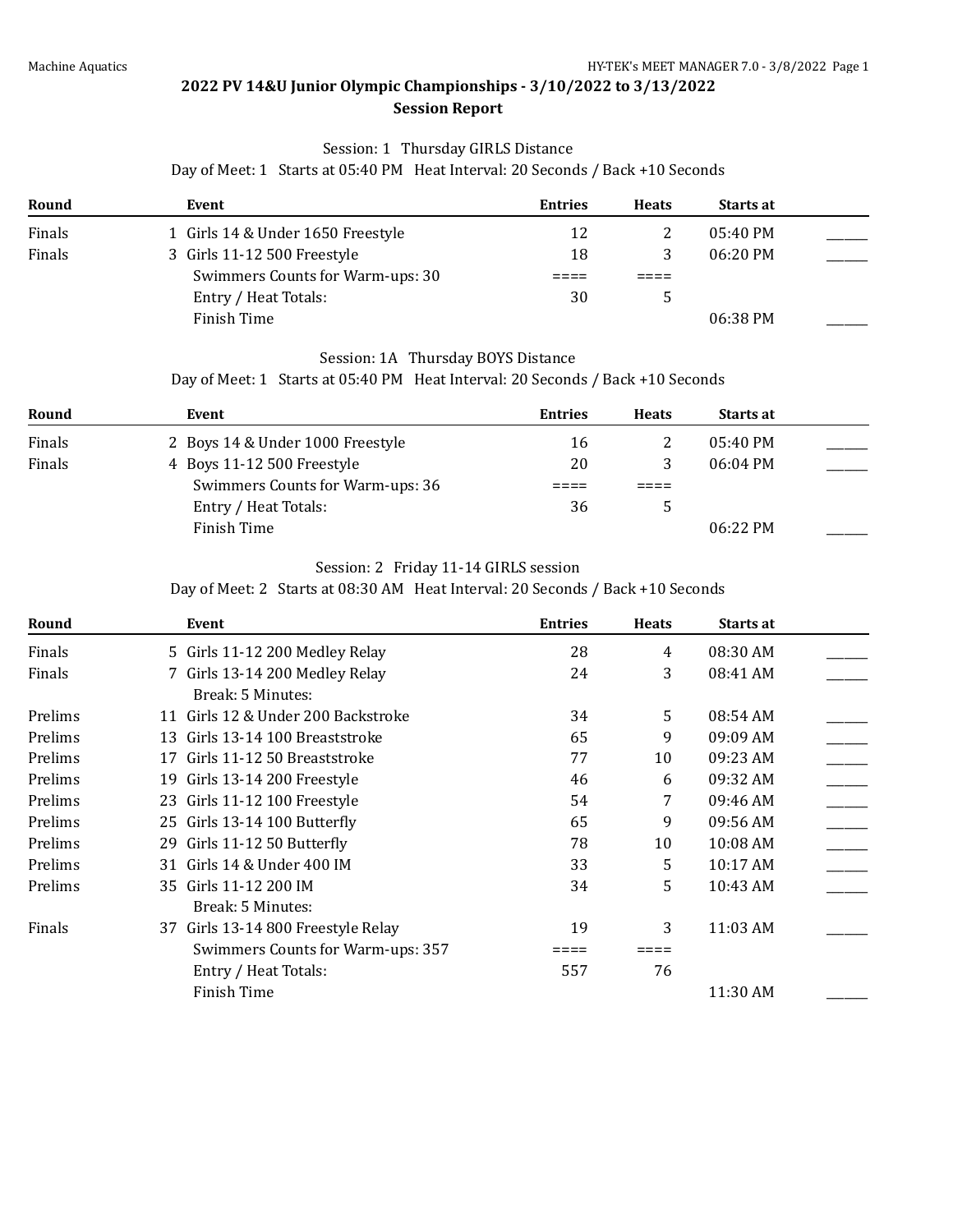### Session: 2A Friday- 11-14 BOYS Session

| Round   | Event                             | <b>Entries</b> | <b>Heats</b> | Starts at |  |
|---------|-----------------------------------|----------------|--------------|-----------|--|
| Finals  | 6 Boys 11-12 200 Medley Relay     | 22             | 3            | 08:30 AM  |  |
| Finals  | 8 Boys 13-14 200 Medley Relay     | 22             | 3            | 08:38 AM  |  |
|         | Break: 5 Minutes:                 |                |              |           |  |
| Prelims | 12 Boys 12 & Under 200 Backstroke | 28             | 4            | 08:51 AM  |  |
| Prelims | 14 Boys 13-14 100 Breaststroke    | 85             | 11           | 09:03 AM  |  |
| Prelims | 18 Boys 11-12 50 Breaststroke     | 78             | 10           | 09:19 AM  |  |
| Prelims | 20 Boys 13-14 200 Freestyle       | 57             | 8            | 09:28 AM  |  |
| Prelims | 24 Boys 11-12 100 Freestyle       | 72             | 9            | 09:47 AM  |  |
| Prelims | 26 Boys 13-14 100 Butterfly       | 84             | 11           | 09:59 AM  |  |
| Prelims | 30 Boys 11-12 50 Butterfly        | 87             | 11           | 10:13 AM  |  |
| Prelims | 32 Boys 14 & Under 400 IM         | 36             | 5            | 10:23 AM  |  |
| Prelims | 36 Boys 11-12 200 IM              | 42             | 6            | 10:48 AM  |  |
|         | Break: 5 Minutes:                 |                |              |           |  |
| Finals  | 38 Boys 13-14 800 Freestyle Relay | 17             | 3            | 11:10 AM  |  |
|         | Swimmers Counts for Warm-ups: 368 |                |              |           |  |
|         | Entry / Heat Totals:              | 630            | 84           |           |  |
|         | <b>Finish Time</b>                |                |              | 11:35 AM  |  |

Day of Meet: 2 Starts at 08:30 AM Heat Interval: 20 Seconds / Back +10 Seconds

#### Session: 3 Friday 10 & Under Prelims

Day of Meet: 2 Starts at 01:30 PM Heat Interval: 25 Seconds / Back +10 Seconds

| Round   | Event                               | <b>Entries</b> | <b>Heats</b> | <b>Starts at</b>   |  |
|---------|-------------------------------------|----------------|--------------|--------------------|--|
| Prelims | 15 Girls 10 & Under 50 Breaststroke | 34             | 5            | $01:30$ PM         |  |
| Prelims | 16 Boys 10 & Under 50 Breaststroke  | 41             | 6            | $01:36$ PM         |  |
| Prelims | 21 Girls 10 & Under 100 Freestyle   | 46             | 6            | $01:43$ PM         |  |
| Prelims | 22 Boys 10 & Under 100 Freestyle    | 49             | 7            | $01:53$ PM         |  |
| Prelims | 27 Girls 10 & Under 50 Butterfly    | 61             | 8            | $02:04$ PM         |  |
| Prelims | 28 Boys 10 & Under 50 Butterfly     | 64             | 8            | $02:12 \text{ PM}$ |  |
| Prelims | 33 Girls 10 & Under 200 IM          | 29             | 4            | $02:20$ PM         |  |
| Prelims | 34 Boys 10 & Under 200 IM           | 23             | 3            | $02:33$ PM         |  |
|         | Swimmers Counts for Warm-ups: 213   |                |              |                    |  |
|         | Entry / Heat Totals:                | 347            | 47           |                    |  |
|         | Finish Time                         |                |              | $02:44 \text{ PM}$ |  |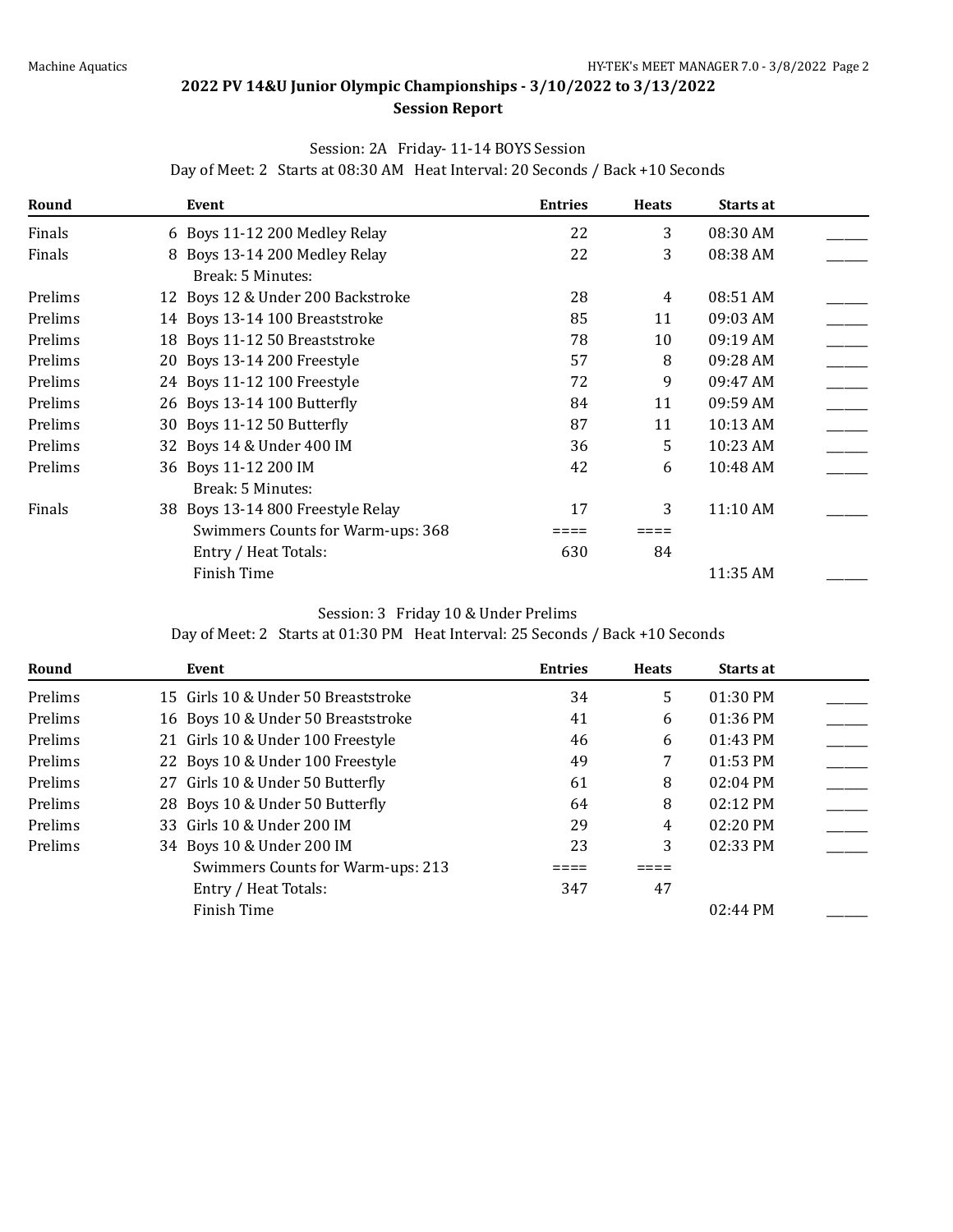## **Session Report**

### Session: 4 Friday FINALS

Day of Meet: 2 Starts at 05:30 PM Heat Interval: 45 Seconds / Back +15 Seconds

| Round  |    | Event                               | <b>Entries</b>  | <b>Heats</b>    | Starts at |  |
|--------|----|-------------------------------------|-----------------|-----------------|-----------|--|
| Finals | 9  | Mixed 11-12 400 Freestyle Relay     | 12              | $\mathbf{2}$    | 05:30 PM  |  |
| Finals |    | 10 Mixed 13-14 400 Freestyle Relay  | 10              | $\overline{2}$  | 05:40 PM  |  |
|        |    | Break: 5 Minutes:                   |                 |                 |           |  |
| Finals |    | 11 Girls 12 & Under 200 Backstroke  | 16              | 2 <sub>u</sub>  | 05:54 PM  |  |
| Finals |    | 12 Boys 12 & Under 200 Backstroke   | 16              | 2 <sub>u</sub>  | 06:01 PM  |  |
| Finals |    | 13 Girls 13-14 100 Breaststroke     | 16              | 2 <sub>u</sub>  | 06:08 PM  |  |
| Finals | 14 | Boys 13-14 100 Breaststroke         | 16              | 2 <sub>u</sub>  | 06:11 PM  |  |
| Finals |    | 15 Girls 10 & Under 50 Breaststroke | 8               | 1 <sub>u</sub>  | 06:15 PM  |  |
| Finals | 16 | Boys 10 & Under 50 Breaststroke     | 8               | 1 <sub>u</sub>  | 06:16 PM  |  |
| Finals |    | 17 Girls 11-12 50 Breaststroke      | 16              | 2 <sub>u</sub>  | 06:18 PM  |  |
| Finals | 18 | Boys 11-12 50 Breaststroke          | 16              | 2 <sub>u</sub>  | 06:20 PM  |  |
| Finals |    | 19 Girls 13-14 200 Freestyle        | 16              | 2 <sub>u</sub>  | 06:23 PM  |  |
| Finals | 20 | Boys 13-14 200 Freestyle            | 16              | 2 <sub>u</sub>  | 06:28 PM  |  |
| Finals |    | 21 Girls 10 & Under 100 Freestyle   | 8               | 1 <sub>u</sub>  | 06:33 PM  |  |
| Finals |    | 22 Boys 10 & Under 100 Freestyle    | 8               | 1 <sub>u</sub>  | 06:35 PM  |  |
| Finals |    | 23 Girls 11-12 100 Freestyle        | 16              | 2 <sub>u</sub>  | 06:37 PM  |  |
| Finals |    | 24 Boys 11-12 100 Freestyle         | 16              | 2 <sub>u</sub>  | 06:41 PM  |  |
| Finals |    | 25 Girls 13-14 100 Butterfly        | 16              | 2 <sub>u</sub>  | 06:44 PM  |  |
| Finals |    | 26 Boys 13-14 100 Butterfly         | 16              | 2 <sub>u</sub>  | 06:47 PM  |  |
| Finals |    | 27 Girls 10 & Under 50 Butterfly    | 8               | 1 <sub>u</sub>  | 06:51 PM  |  |
| Finals | 28 | Boys 10 & Under 50 Butterfly        | 8               | 1 <sub>u</sub>  | 06:52 PM  |  |
| Finals |    | 29 Girls 11-12 50 Butterfly         | 16              | 2 <sub>u</sub>  | 06:53 PM  |  |
| Finals | 30 | Boys 11-12 50 Butterfly             | 16              | 2 <sub>u</sub>  | 06:56 PM  |  |
| Finals |    | 31 Girls 14 & Under 400 IM          | 16              | 2 <sub>u</sub>  | 06:58 PM  |  |
| Finals | 32 | Boys 14 & Under 400 IM              | 16              | 2u              | 07:09 PM  |  |
| Finals |    | 33 Girls 10 & Under 200 IM          | 8               | 1 <sub>u</sub>  | 07:20 PM  |  |
| Finals |    | 34 Boys 10 & Under 200 IM           | 8               | 1 <sub>u</sub>  | 07:23 PM  |  |
| Finals |    | 35 Girls 11-12 200 IM               | 16              | 2 <sub>u</sub>  | 07:27 PM  |  |
| Finals |    | 36 Boys 11-12 200 IM                | 16              | 2 <sub>u</sub>  | 07:33 PM  |  |
|        |    | Swimmers Counts for Warm-ups: 276   | $=$ $=$ $=$ $=$ | $=$ $=$ $=$ $=$ |           |  |
|        |    | Entry / Heat Totals:                | 374             | 48              |           |  |
|        |    | Finish Time                         |                 |                 | 07:39 PM  |  |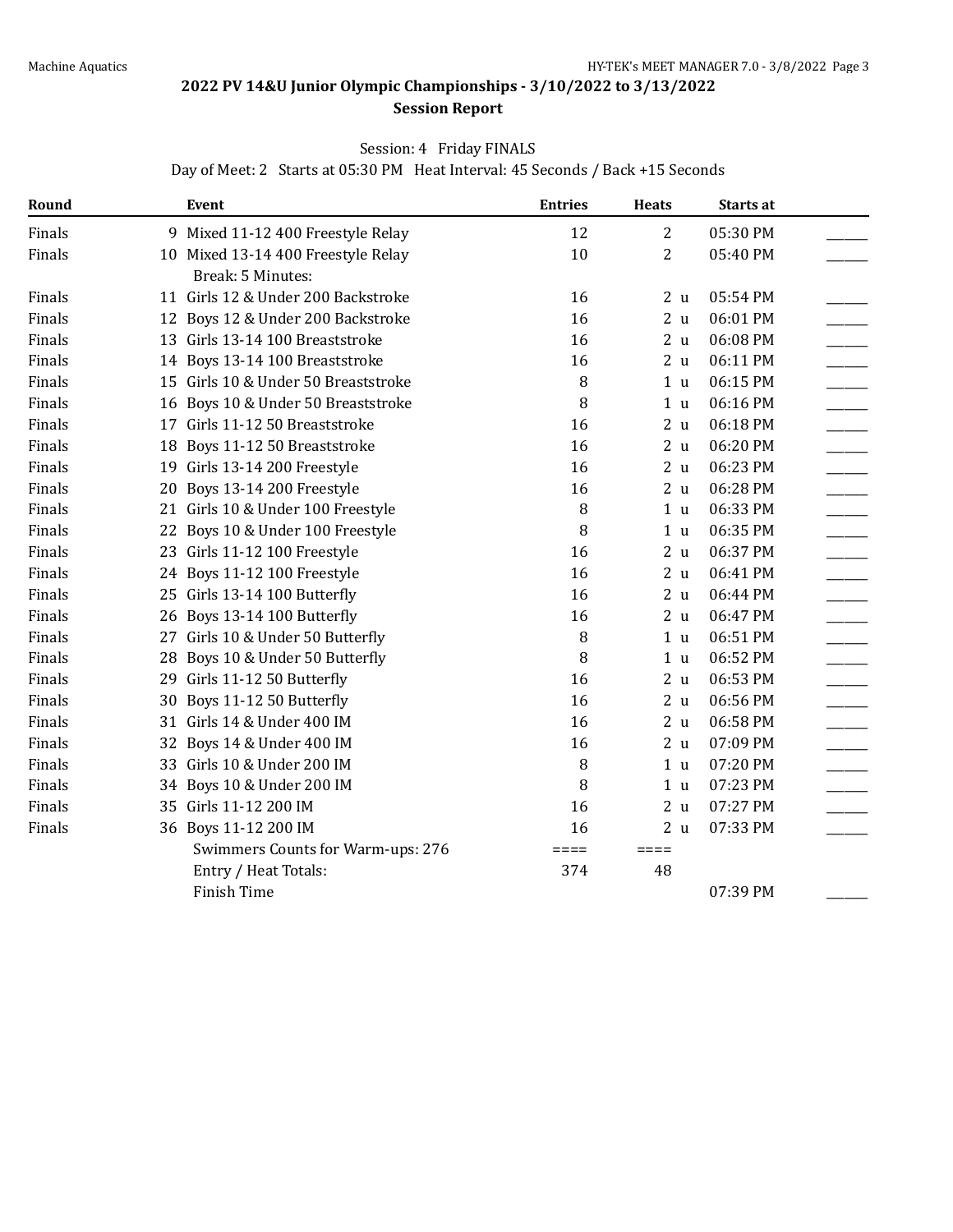## **Session Report**

#### Session: 5 Saturday 11-14 GIRLS Prelims

**Round Event Entries Heats Starts at** Finals 39 Girls 11-12 200 Freestyle Relay 26 4 08:30 AM Finals 41 Girls 13-14 200 Freestyle Relay 23 3 08:39 AM \_\_\_\_\_\_\_ Break: 5 Minutes: Prelims 45 Girls 12 & Under 200 Butterfly 32 4 08:51 AM Prelims 47 Girls 13-14 200 IM 55 7 09:03 AM Prelims 51 Girls 11-12 100 IM 53 53 59:22 AM  $\qquad \qquad$ Prelims 53 Girls 13-14 200 Breaststroke 48 6 09:32 AM \_\_\_\_\_ Prelims 57 Girls 11-12 100 Breaststroke 58 58 8 09:50 AM Prelims 59 Girls 13-14 100 Backstroke 67 69 10:04 AM \_\_\_\_\_ Prelims 63 Girls 11-12 50 Backstroke 79 10 10:18 AM \_\_\_\_\_ Prelims 65 Girls 13-14 50 Freestyle 65 73 10 10:28 AM  $\qquad \qquad$ Prelims 69 Girls 11-12 200 Freestyle 53 7 10:36 AM Prelims 71 Girls 13-14 500 Freestyle 23 3 10:54 AM \_\_\_\_ Break: 5 Minutes: Finals 73 Girls 11-12 400 Medley Relay 20 3 11:16 AM Finals 24 3 11:32 AM  $\overline{24}$  3 11:32 AM Swimmers Counts for Warm-ups:  $373$   $\qquad \qquad == \qquad \qquad == \qquad$ Entry / Heat Totals: 634 84 Finish Time 2011.47 AM 2012.2013

#### Day of Meet: 3 Starts at 08:30 AM Heat Interval: 20 Seconds / Back +10 Seconds

#### Session: 5A Saturday 11-14 BOYS Prelims

Day of Meet: 3 Starts at 08:30 AM Heat Interval: 20 Seconds / Back +10 Seconds

| Round   | Event                             | <b>Entries</b> | <b>Heats</b> | Starts at |  |
|---------|-----------------------------------|----------------|--------------|-----------|--|
| Finals  | 40 Boys 11-12 200 Freestyle Relay | 28             | 4            | 08:30 AM  |  |
| Finals  | 42 Boys 13-14 200 Freestyle Relay | 25             | 4            | 08:39 AM  |  |
|         | Break: 5 Minutes:                 |                |              |           |  |
| Prelims | 46 Boys 12 & Under 200 Butterfly  | 25             | 4            | 08:53 AM  |  |
| Prelims | 48 Boys 13-14 200 IM              | 56             | 7            | 09:05 AM  |  |
| Prelims | 52 Boys 11-12 100 IM              | 56             | 7            | 09:22 AM  |  |
| Prelims | 54 Boys 13-14 200 Breaststroke    | 55             | 7            | 09:33 AM  |  |
| Prelims | 58 Boys 11-12 100 Breaststroke    | 63             | 8            | 09:53 AM  |  |
| Prelims | 60 Boys 13-14 100 Backstroke      | 89             | 12           | 10:06 AM  |  |
| Prelims | 64 Boys 11-12 50 Backstroke       | 73             | 10           | 10:24 AM  |  |
| Prelims | 66 Boys 13-14 50 Freestyle        | 107            | 14           | 10:35 AM  |  |
| Prelims | 70 Boys 11-12 200 Freestyle       | 50             | 7            | 10:45 AM  |  |
| Prelims | 72 Boys 13-14 500 Freestyle       | 28             | 4            | 11:03 AM  |  |
|         | Break: 5 Minutes:                 |                |              |           |  |
| Finals  | 74 Boys 11-12 400 Medley Relay    | 22             | 3            | 11:30 AM  |  |
| Finals  | 76 Boys 13-14 400 Medley Relay    | 22             | 3            | 11:46 AM  |  |
|         | Swimmers Counts for Warm-ups: 397 |                |              |           |  |
|         | Entry / Heat Totals:              | 699            | 94           |           |  |
|         | Finish Time                       |                |              | 12:00 PM  |  |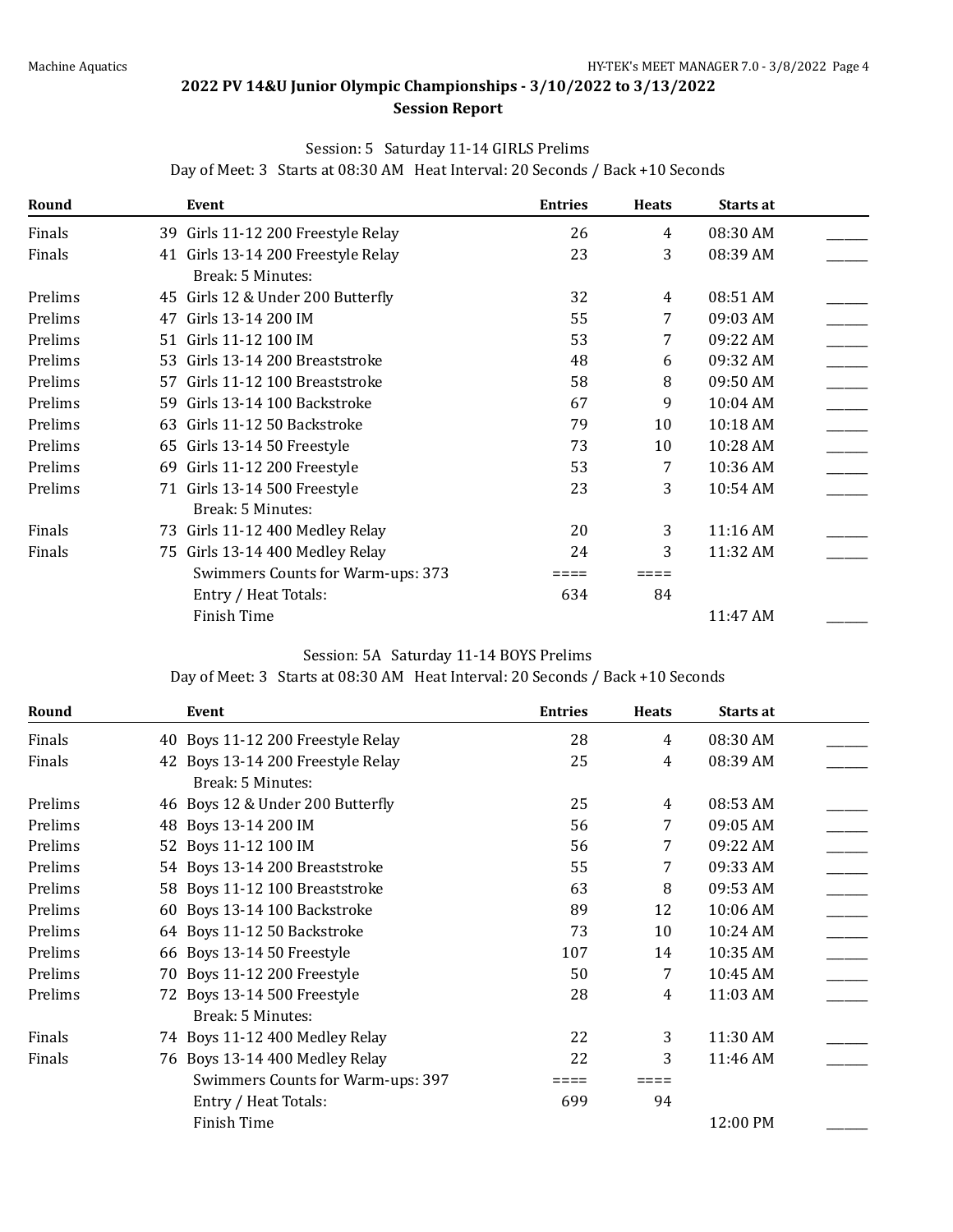## Session: 6 Saturday 10 & Under Prelims

Day of Meet: 3 Starts at 01:30 PM Heat Interval: 25 Seconds / Back +10 Seconds

| Round   | Event                                | <b>Entries</b> | <b>Heats</b> | Starts at  |  |
|---------|--------------------------------------|----------------|--------------|------------|--|
| Prelims | Girls 10 & Under 100 IM<br>49        | 38             | 5            | 01:30 PM   |  |
| Prelims | 50 Boys 10 & Under 100 IM            | 37             | 5.           | $01:39$ PM |  |
| Prelims | 55 Girls 10 & Under 100 Breaststroke | 31             | 4            | 01:48 PM   |  |
| Prelims | 56 Boys 10 & Under 100 Breaststroke  | 26             | 4            | 01:56 PM   |  |
| Prelims | 61 Girls 10 & Under 50 Backstroke    | 68             | 9            | 02:04 PM   |  |
| Prelims | 62 Boys 10 & Under 50 Backstroke     | 63             | 8            | 02:15 PM   |  |
| Prelims | 67 Girls 10 & Under 200 Freestyle    | 20             | 3            | $02:25$ PM |  |
| Prelims | 68 Boys 10 & Under 200 Freestyle     | 33             | 5.           | 02:34 PM   |  |
|         | Break: 5 Minutes:                    |                |              |            |  |
| Finals  | 77 Girls 10 & Under 200 Medley Relay | 21             | 3            | 02:53 PM   |  |
| Finals  | 78 Boys 10 & Under 200 Medley Relay  | 19             | 3            | 03:03 PM   |  |
|         | Swimmers Counts for Warm-ups: 234    |                |              |            |  |
|         | Entry / Heat Totals:                 | 356            | 49           |            |  |
|         | Finish Time                          |                |              | 03:12 PM   |  |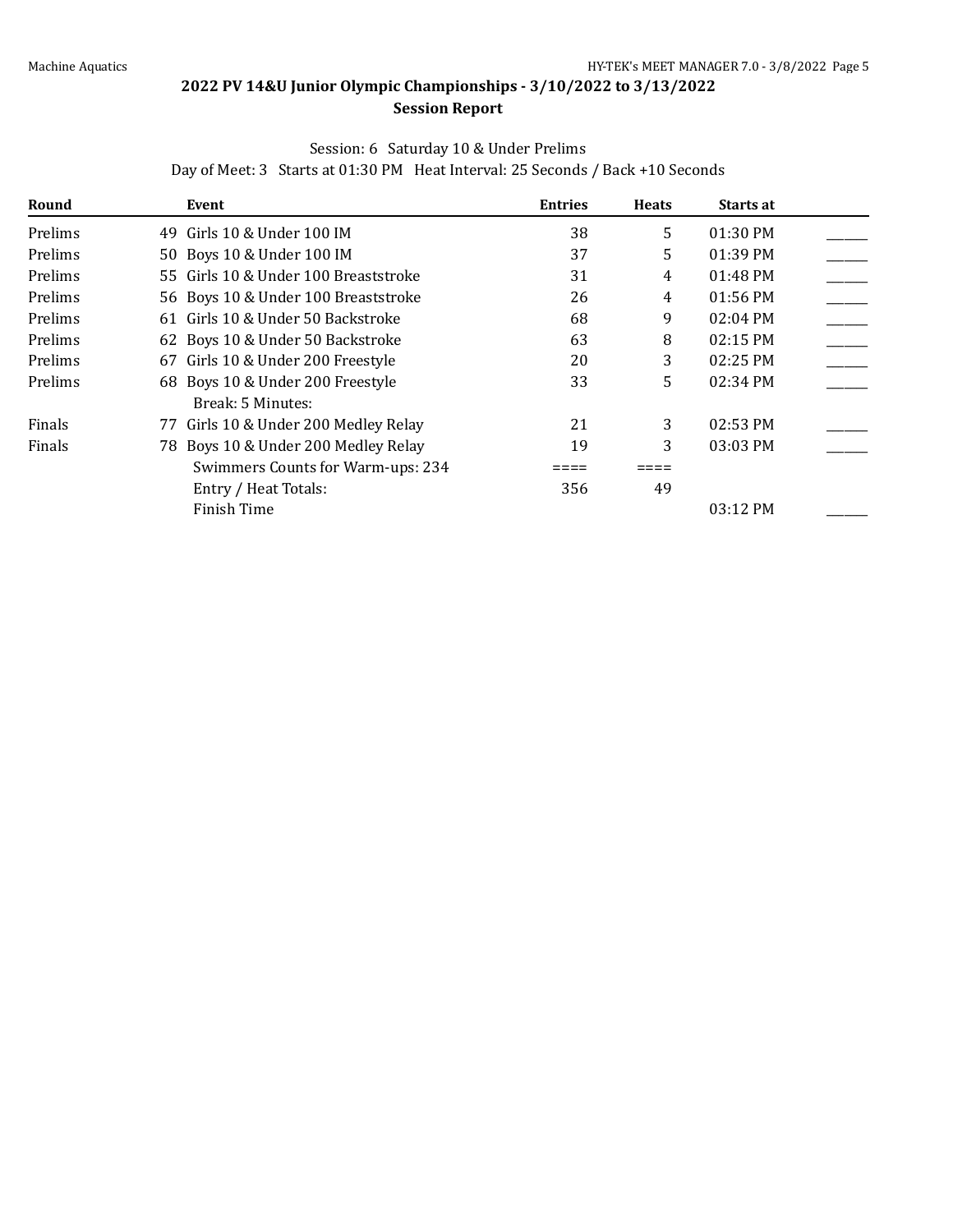#### **Session Report**

## Session: 7 Saturday FINALS

Day of Meet: 3 Starts at 05:30 PM Heat Interval: 45 Seconds / Back +15 Seconds

| Round  |    | <b>Event</b>                         | <b>Entries</b>  | <b>Heats</b>    | Starts at |
|--------|----|--------------------------------------|-----------------|-----------------|-----------|
| Finals |    | 43 Mixed 11-12 200 Medley Relay      | 11              | $\overline{2}$  | 05:30 PM  |
| Finals |    | 44 Mixed 13-14 200 Medley Relay      | 10              | $\overline{2}$  | 05:37 PM  |
|        |    | Break: 5 Minutes:                    |                 |                 |           |
| Finals |    | 45 Girls 12 & Under 200 Butterfly    | 16              | 2 <sub>u</sub>  | 05:48 PM  |
| Finals |    | 46 Boys 12 & Under 200 Butterfly     | 16              | 2 <sub>u</sub>  | 05:54 PM  |
| Finals |    | 47 Girls 13-14 200 IM                | 16              | 2 <sub>u</sub>  | 06:01 PM  |
| Finals | 48 | Boys 13-14 200 IM                    | 16              | 2 <sub>u</sub>  | 06:07 PM  |
| Finals |    | 49 Girls 10 & Under 100 IM           | 8               | 1 <sub>u</sub>  | 06:12 PM  |
| Finals |    | 50 Boys 10 & Under 100 IM            | 8               | 1 <sub>u</sub>  | 06:14 PM  |
| Finals |    | 51 Girls 11-12 100 IM                | 16              | 2 <sub>u</sub>  | 06:16 PM  |
| Finals |    | 52 Boys 11-12 100 IM                 | 16              | 2 <sub>u</sub>  | 06:20 PM  |
| Finals |    | 53 Girls 13-14 200 Breaststroke      | 16              | 2 <sub>u</sub>  | 06:24 PM  |
| Finals |    | 54 Boys 13-14 200 Breaststroke       | 16              | 2u              | 06:30 PM  |
| Finals |    | 55 Girls 10 & Under 100 Breaststroke | 8               | 1 <sub>u</sub>  | 06:36 PM  |
| Finals |    | 56 Boys 10 & Under 100 Breaststroke  | 8               | 1 <sub>u</sub>  | 06:38 PM  |
| Finals |    | 57 Girls 11-12 100 Breaststroke      | 16              | 2 <sub>u</sub>  | 06:40 PM  |
| Finals |    | 58 Boys 11-12 100 Breaststroke       | 16              | 2 <sub>u</sub>  | 06:44 PM  |
| Finals |    | 59 Girls 13-14 100 Backstroke        | 16              | 2u              | 06:48 PM  |
| Finals | 60 | Boys 13-14 100 Backstroke            | 16              | 2 <sub>u</sub>  | 06:52 PM  |
| Finals |    | 61 Girls 10 & Under 50 Backstroke    | 8               | 1 <sub>u</sub>  | 06:56 PM  |
| Finals |    | 62 Boys 10 & Under 50 Backstroke     | 8               | 1 <sub>u</sub>  | 06:58 PM  |
| Finals |    | 63 Girls 11-12 50 Backstroke         | 16              | 2 <sub>u</sub>  | 06:59 PM  |
| Finals |    | 64 Boys 11-12 50 Backstroke          | 16              | 2 <sub>u</sub>  | 07:02 PM  |
| Finals |    | 65 Girls 13-14 50 Freestyle          | 16              | 2 <sub>u</sub>  | 07:05 PM  |
| Finals |    | 66 Boys 13-14 50 Freestyle           | 16              | 2 <sub>u</sub>  | 07:08 PM  |
| Finals |    | 67 Girls 10 & Under 200 Freestyle    | 8               | 1 <sub>u</sub>  | 07:10 PM  |
| Finals | 68 | Boys 10 & Under 200 Freestyle        | 8               | 1 <sub>u</sub>  | 07:13 PM  |
| Finals |    | 69 Girls 11-12 200 Freestyle         | 16              | 2 <sub>u</sub>  | 07:16 PM  |
| Finals |    | 70 Boys 11-12 200 Freestyle          | 16              | 2u              | 07:22 PM  |
| Finals |    | 71 Girls 13-14 500 Freestyle         | 16              | 2 <sub>u</sub>  | 07:27 PM  |
| Finals |    | 72 Boys 13-14 500 Freestyle          | 16              | 2 <sub>u</sub>  | 07:40 PM  |
|        |    | Swimmers Counts for Warm-ups: 296    | $=$ $=$ $=$ $=$ | $=$ $=$ $=$ $=$ |           |
|        |    | Entry / Heat Totals:                 | 405             | 52              |           |
|        |    | Finish Time                          |                 |                 | 07:51 PM  |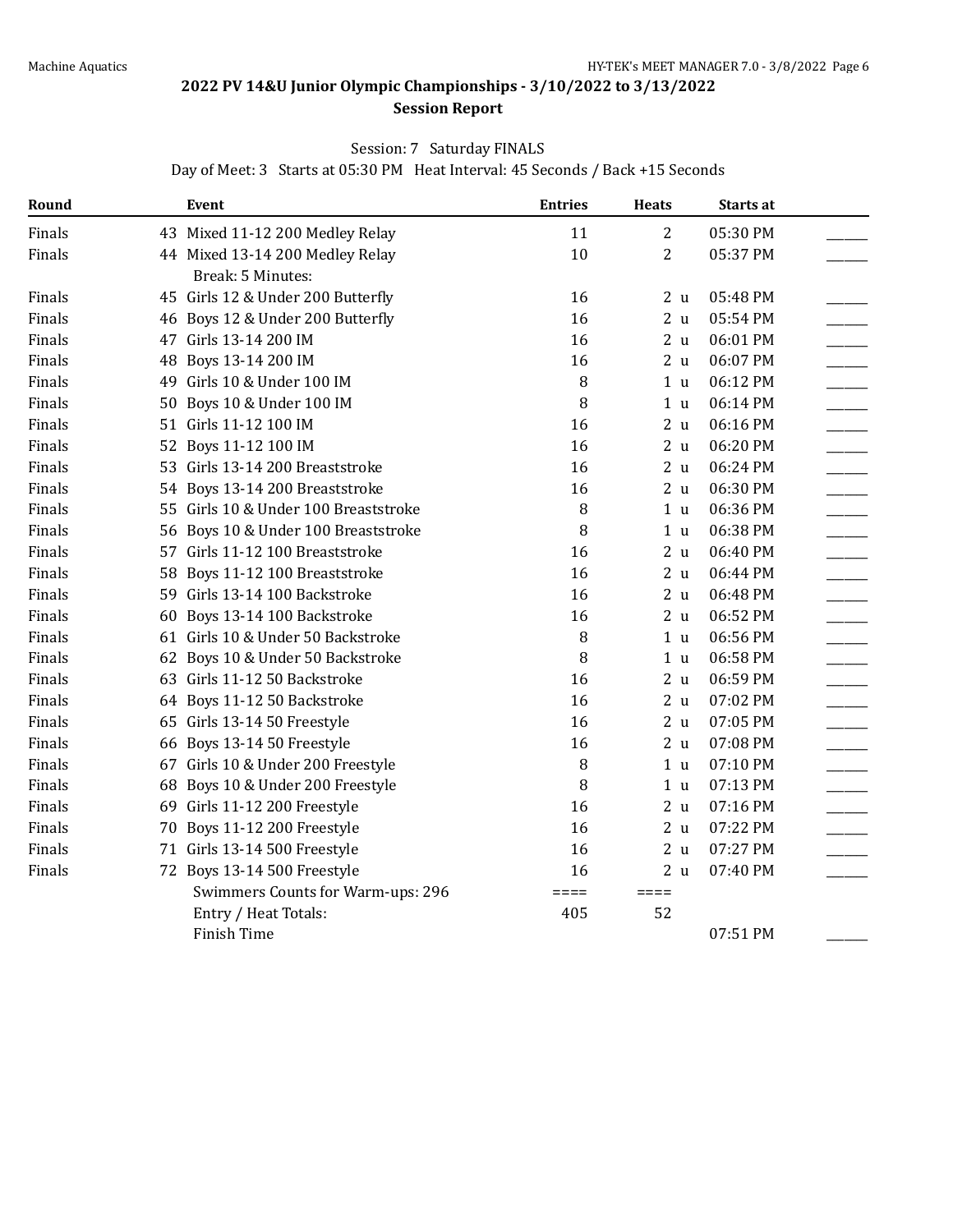### Session: 8 Sunday 11-14 GIRLS Prelims

| Round    | Event                                | <b>Entries</b> | <b>Heats</b> | <b>Starts at</b> |  |
|----------|--------------------------------------|----------------|--------------|------------------|--|
| Finals   | 79 Girls 11-12 400 Freestyle Relay   | 25             | 4            | 08:30 AM         |  |
| Finals   | 81 Girls 13-14 400 Freestyle Relay   | 22             | 3            | 08:49 AM         |  |
|          | Break: 5 Minutes:                    |                |              |                  |  |
| Prelims  | 87 Girls 12 & Under 200 Breaststroke | 34             | 5.           | $09:06$ AM       |  |
| Prelims  | 89 Girls 13-14 200 Backstroke        | 45             | 6            | 09:22 AM         |  |
| Prelims  | 93 Girls 11-12 100 Backstroke        | 68             | 9            | 09:39 AM         |  |
| Prelims  | 95 Girls 13-14 100 Freestyle         | 72             | 9            | 09:54 AM         |  |
| Prelims  | 99 Girls 11-12 50 Freestyle          | 95             | 12           | 10:06 AM         |  |
| Prelims  | 101 Girls 13-14 200 Butterfly        | 45             | 6            | 10:15 AM         |  |
| Prelims  | 105 Girls 11-12 100 Butterfly        | 64             | 8            | 10:32 AM         |  |
| Finals-S | 107 Girls 14 & Under 1000 Freestyle  | 16             |              | 10:44 AM         |  |

Day of Meet: 4 Starts at 08:30 AM Heat Interval: 20 Seconds / Back +10 Seconds

#### Session: 8A Sunday 11-14 BOYS Prelims

Swimmers Counts for Warm-ups:  $329$   $\qquad \qquad \qquad == \qquad \qquad == \qquad$ Entry / Heat Totals: 486 64

Day of Meet: 4 Starts at 08:30 AM Heat Interval: 20 Seconds / Back +10 Seconds

Finish Time 11:08 AM

| Round    | Event                               | <b>Entries</b> | <b>Heats</b> | Starts at  |  |
|----------|-------------------------------------|----------------|--------------|------------|--|
| Finals   | 80 Boys 11-12 400 Freestyle Relay   | 22             | 3            | 08:30 AM   |  |
| Finals   | 82 Boys 13-14 400 Freestyle Relay   | 22             | 3            | 08:44 AM   |  |
|          | Break: 5 Minutes:                   |                |              |            |  |
| Prelims  | 88 Boys 12 & Under 200 Breaststroke | 32             | 4            | $09:01$ AM |  |
| Prelims  | 90 Boys 13-14 200 Backstroke        | 57             | 8            | $09:14$ AM |  |
| Prelims  | 94 Boys 11-12 100 Backstroke        | 50             | 7            | 09:35 AM   |  |
| Prelims  | 96 Boys 13-14 100 Freestyle         | 103            | 13           | 09:47 AM   |  |
| Prelims  | 100 Boys 11-12 50 Freestyle         | 85             | 11           | 10:03 AM   |  |
| Prelims  | 102 Boys 13-14 200 Butterfly        | 58             | 8            | 10:11 AM   |  |
| Prelims  | 106 Boys 11-12 100 Butterfly        | 61             | 8            | 10:32 AM   |  |
| Finals-S | 108 Boys 14 & Under 1650 Freestyle  | 6              |              | 10:44 AM   |  |
|          | Swimmers Counts for Warm-ups: 328   |                |              |            |  |
|          | Entry / Heat Totals:                | 496            | 66           |            |  |
|          | Finish Time                         |                |              | 11:06 AM   |  |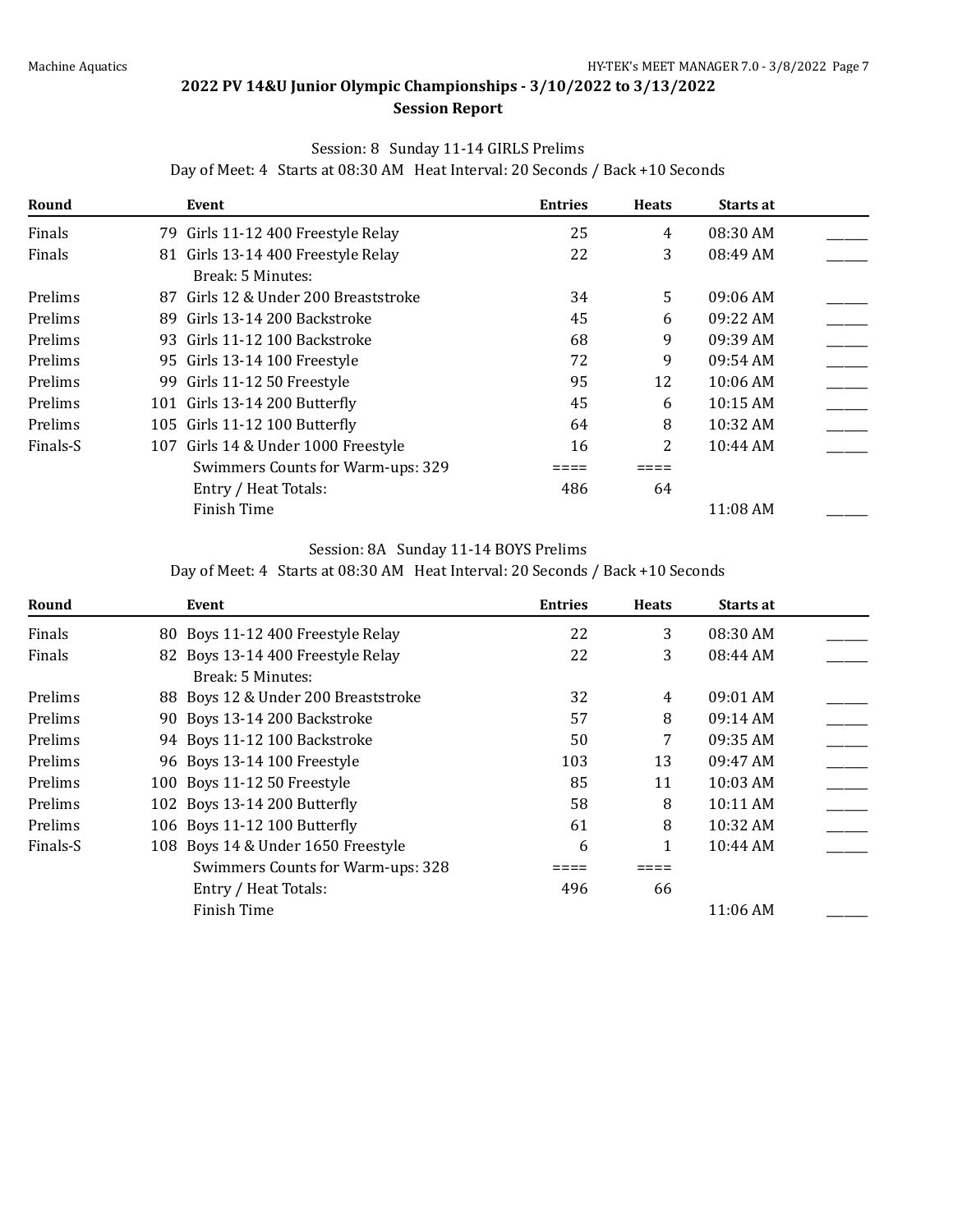## Session: 9 Sunday 10 & Under Prelims

Day of Meet: 4 Starts at 01:30 PM Heat Interval: 25 Seconds / Back +10 Seconds

| Round    | Event                                   | <b>Entries</b> | <b>Heats</b> | Starts at          |  |
|----------|-----------------------------------------|----------------|--------------|--------------------|--|
| Finals   | 83 Girls 10 & Under 200 Freestyle Relay | 18             | 3            | 01:30 PM           |  |
| Finals   | 84 Boys 10 & Under 200 Freestyle Relay  | 20             | 3            | 01:38 PM           |  |
|          | Break: 5 Minutes:                       |                |              |                    |  |
| Prelims  | 91 Girls 10 & Under 100 Backstroke      | 45             | 6            | 01:51 PM           |  |
| Prelims  | 92 Boys 10 & Under 100 Backstroke       | 46             | 6            | 02:03 PM           |  |
| Prelims  | 97 Girls 10 & Under 50 Freestyle        | 60             | 8            | 02:14 PM           |  |
| Prelims  | 98 Boys 10 & Under 50 Freestyle         | 85             | 11           | 02:22 PM           |  |
| Prelims  | 103 Girls 10 & Under 100 Butterfly      | 48             | 6            | 02:32 PM           |  |
| Prelims  | 104 Boys 10 & Under 100 Butterfly       | 47             | 6            | $02:44 \text{ PM}$ |  |
| Finals-S | 109 Girls 10 & Under 500 Freestyle      | 3              |              | 02:55 PM           |  |
| Finals-S | 110 Boys 10 & Under 500 Freestyle       | 3              |              | $03:02$ PM         |  |
|          | Swimmers Counts for Warm-ups: 238       |                |              |                    |  |
|          | Entry / Heat Totals:                    | 375            | 51           |                    |  |
|          | Finish Time                             |                |              | 03:09 PM           |  |